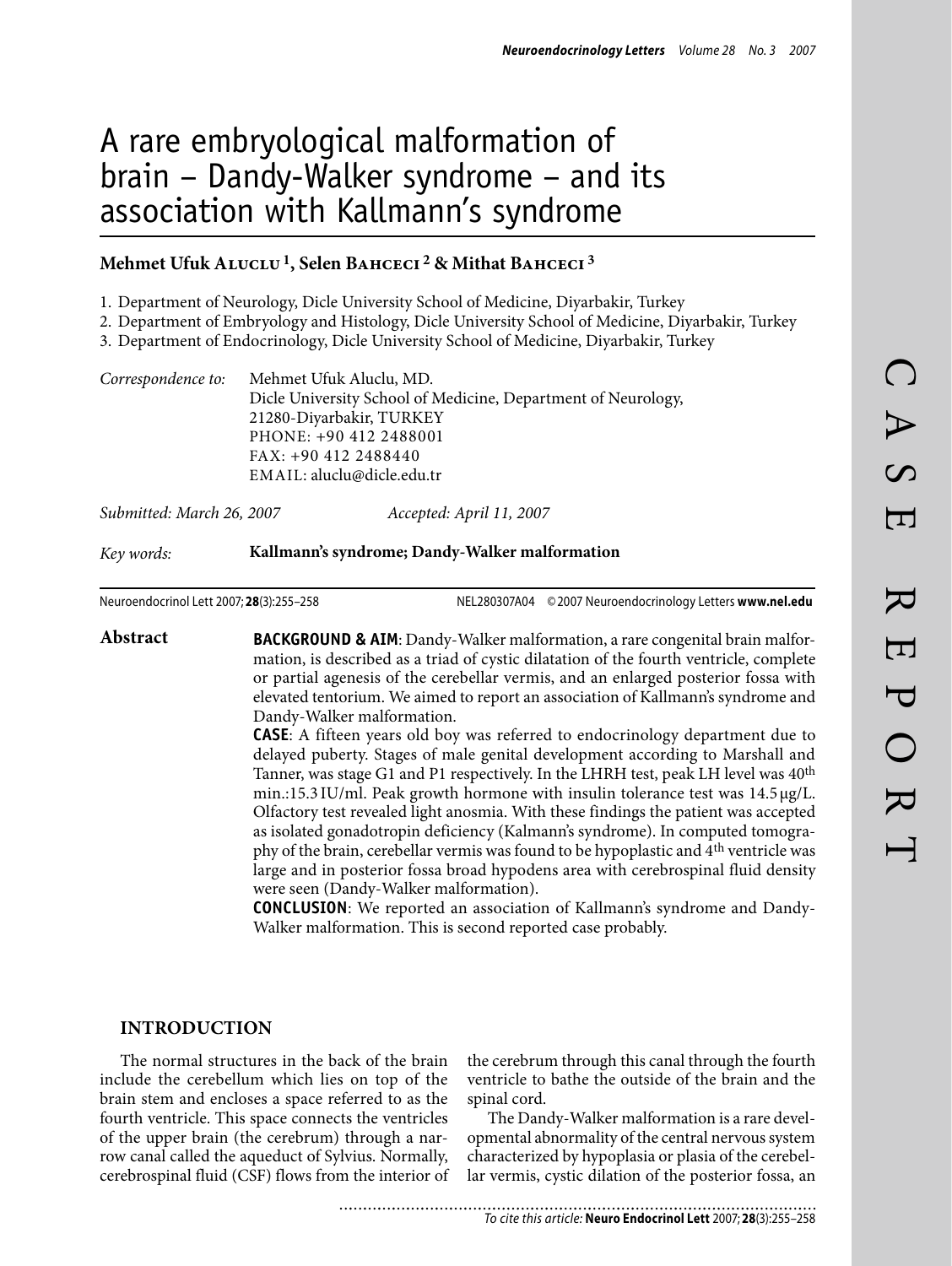#### *Mehmet Ufuk Aluclu, Selen Bahceci, Mithat Bahceci*

enlarged fourth ventricle and usually hydrocephalus. Dandy-Walker syndrome (DWS) is a rare congenital brain malformation (occurs in approximately one in 25,000 babies) [2]. It accounts for approximately 1–4% of cases of hydrocephalus and is seen more frequently in females than in males. The classic Dandy-Walker malformation is described as a triad of cystic dilatation of the fourth ventricle, complete or partial agenesis of the cerebellar vermis, and an enlarged posterior fossa with elevated tentorium [3]. It is characterized by: cystic dilatation of the fourth ventricle due usually to absence of the foramina, dilatation of the third and lateral ventricles – but to a lesser extent than the fourth, enlargement of the posterior fossa with a high tentorium cerebelli and transverse sinuses, wide separation of the cerebellar hemispheres with a small vermis, displaced laterally and various other developmental abnormalities in 65% of patients [2]. A large head is the main physical sign of DWS [7]. Numerous brain abnormalities accompany the Dandy-Walker malformation; among them are agenesis of the corpus callosum agenesis, polymicrogyria, agyria, grey matter heterotopias, aqueductal stenosis, Klippel-Feil syndrome, microcephaly, posterior fossa lymphomas, hamartomas of the infundibulum, and syringomyelia [1]. The pathogenesis of the DWM has always been considered controversial. Maldevelopment of the anterior zone of the roof of the IV ventricular associated with lack of patency of the foramina of Luschka and M agendie was suggested as the cause of the enlargement of the IV

ventricle and the developmental failure of the cerebellum in earlier studies [6].

The majority of patients with the classic Dandy-Walker malformation are usually diagnosed within the first year of life. Diagnosis can be confirmed by computed tomography (CT) or ultrasound, be observing superior displacement of the lateral sinus groove on plain x-rays, or by transillumination of the posterior fossa [9]. MR scanning best demonstrates the characteristic pattern of hydrocephalus and cystic enlargement of the fourth ventricle [1]. Treatment for individuals with DWS generally consists of treating the associated anomalies, if needed. Also, a ventriculoperitoneal shunt may be inserted to control the hydrocephalus. The prognosis for patients with DWS is only moderately favorable, even when the hydrocephalus is treated early and correctly. Prognosis for normal intellectual development is variable depending on the severity of the syndrome and associated malformations.

Kallmann's syndrome (KS) is the most common form of isolated gonadotropin deficiency. Gonadotropin deficiency in these patients is associated with hypoplasia or aplasia of the olfactory lobes and hyposmia and anosmia; remarkably, they may not notice that they have no sense of smell, though olfactory testing will reveal it [8].

We aimed to report an association of KS and Dandy-Walker malformation. This is an interesting case because we could find only one patient KS associated with Dandy-Walker malformation in medical literature [10].



**Figure 1.** Cerebellar vermis was hypoplastic and 4th ventricle was large.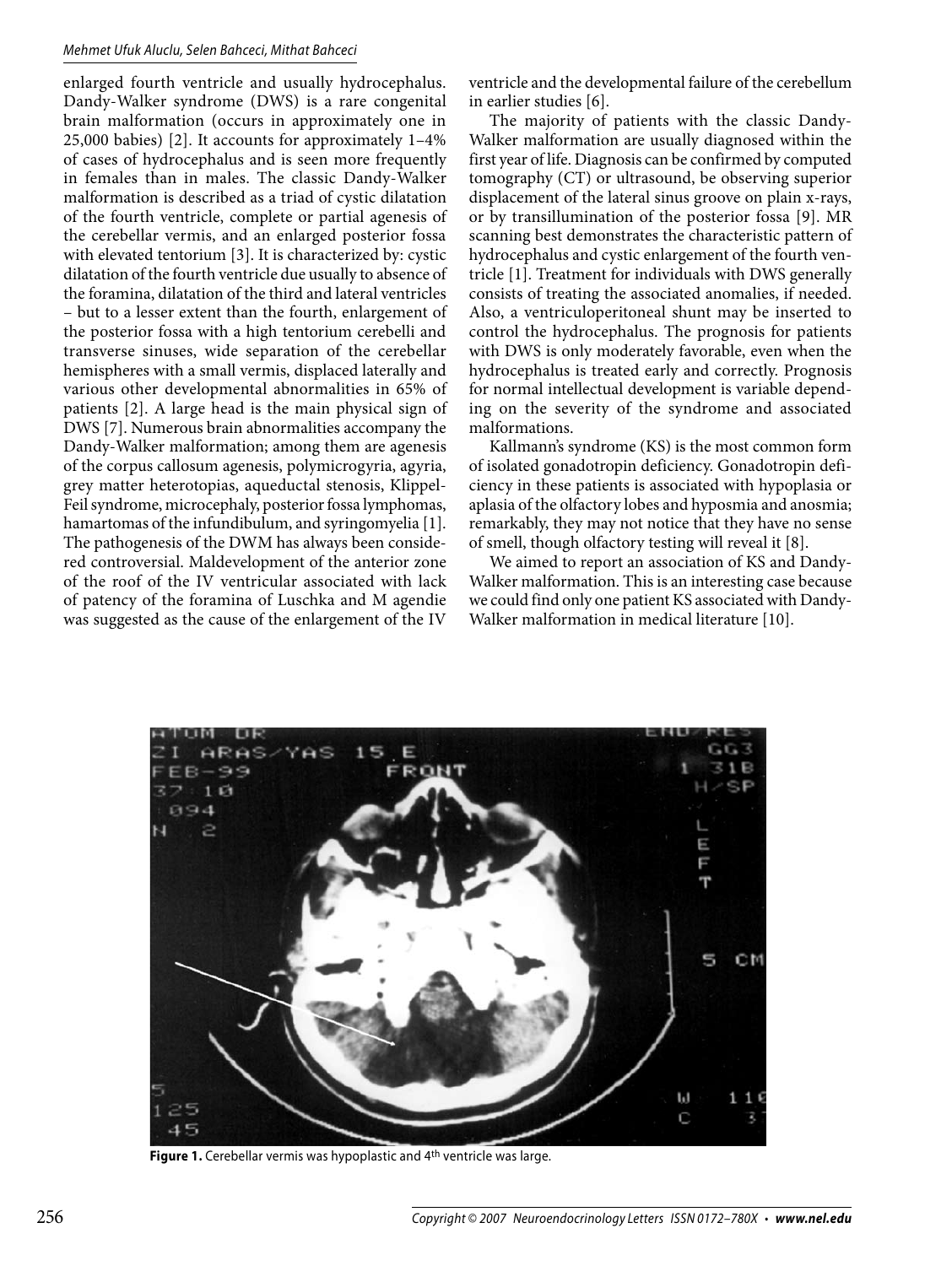# **CASE**

RA, 21 yr old male patient. The patient was referred to endocrinology department because of delayed puberty. Body weight: 62 kg, height: 176 cm, pubis to floor height: 85 cm, crown-pubis height:71 cm, head circumference 54,5 cm. Stages of male genital development and pubic

hair development, according to Marshall and Tanner were stage G1-2 and P1-2 respectively [4]. Biochemistry: fasting blood glucose: 86 mg/dL, BUN: 18mg/dL, creatinine: 0.9 mg/dL, SGOT: 21 mIU/DL, SGPT: 26mIU/DL, total cholesterol: 180mg/dL, HDL-cholesterol: 51mg/dL, triglyceride: 155mg/dL, LDL-cholesterol: 98mg/dL. Hormonal evaluation: FSH: 2.16 IU/ml,



**Figure 2.** In the posterior fossa, broad hypodens area with cerebrospinal fluid (CSF) density.



**Figure 3.** Moderately large third and lateral ventricles with normal situation.